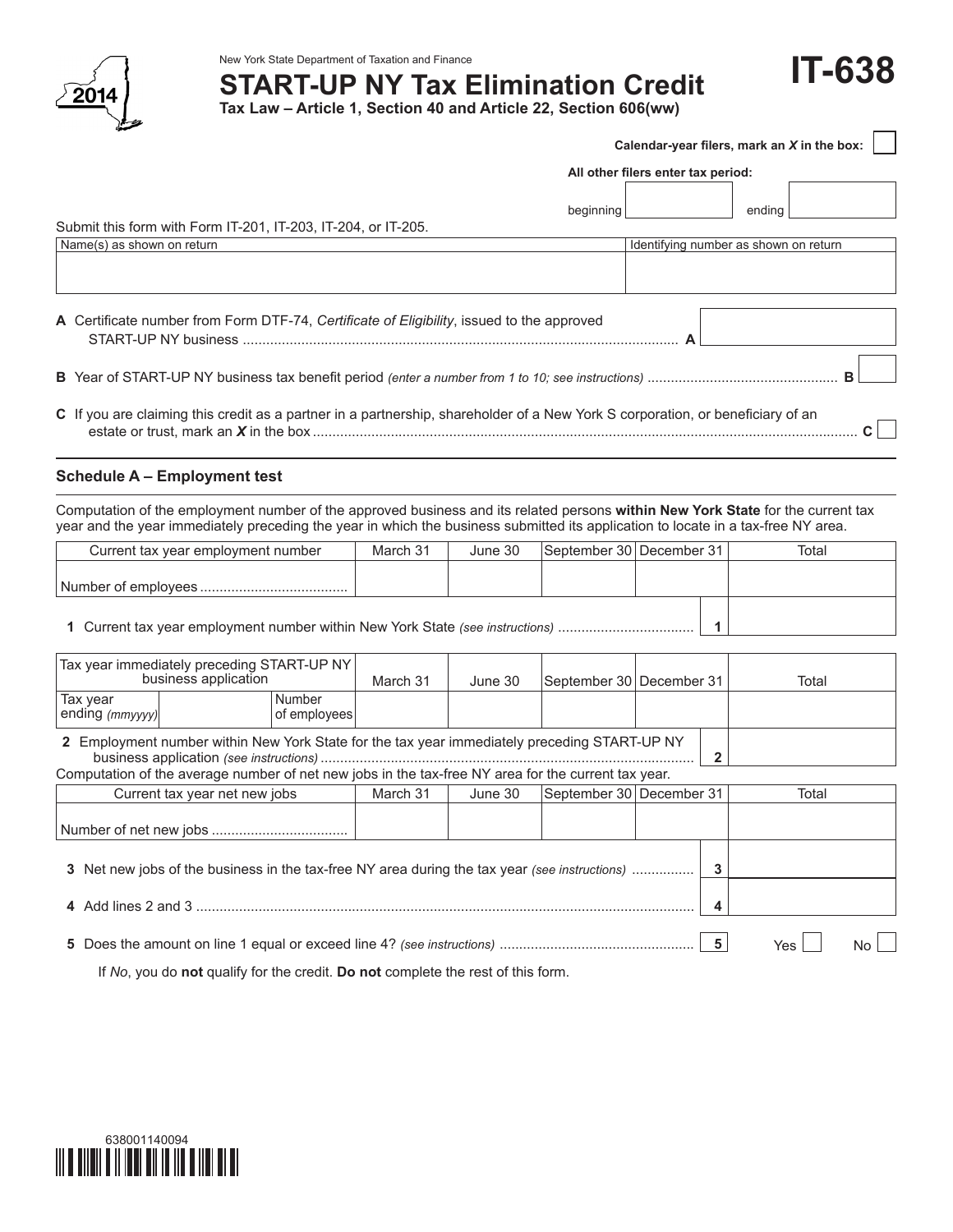### **Schedule B – Partnership, New York S corporation, and estate or trust information** *(see instructions)*

For *Type*; enter *P* for partnership, *S* for S corporation, or *ET* for estate or trust. Use additional Form(s) IT-638 if necessary.

| A<br>Name of entity | в<br>Type | Employer identification<br>number (EIN) | D<br>Certificate number | Year of<br>business<br>tax<br>benefit<br>period |
|---------------------|-----------|-----------------------------------------|-------------------------|-------------------------------------------------|
|                     |           |                                         |                         |                                                 |
|                     |           |                                         |                         |                                                 |
|                     |           |                                         |                         |                                                 |

#### **Schedule C – Beneficiary's and fiduciary's share of income from a START-UP NY business** *(see instructions)*

| Α<br>Beneficiary's name (same as on Form IT-205, Schedule C) | в<br>Identifying number | Share of income from a<br>START-UP NY business |
|--------------------------------------------------------------|-------------------------|------------------------------------------------|
|                                                              |                         | 100                                            |
|                                                              |                         | 00                                             |
|                                                              |                         | 00                                             |
|                                                              |                         | 00                                             |
|                                                              |                         | 100                                            |

**The Company** 

 $\overline{\phantom{0}}$ 

#### **Schedule D – Allocation factor** *(see instructions)*

|                                                                                       |    | Tax-free NY area | в<br>New York State |
|---------------------------------------------------------------------------------------|----|------------------|---------------------|
|                                                                                       | 9  | 00               |                     |
| 10 Property factor (divide line 9, column A, by line 9, column B; round the result to | 10 |                  |                     |
| 11 Wages, salaries, and other compensation of employees (see instructions)            | 11 | l00              | 00                  |
| 12 Wage factor (divide line 11, column A, by line 11, column B; round the result to   | 12 |                  |                     |
|                                                                                       | 13 |                  |                     |
| 14 Allocation factor (divide line 13 by two; round the result to the fourth decimal   | 14 |                  |                     |

**Partnerships:** Enter the line 14 amount on Form IT-204, line 151. **All others:** Enter the line 14 amount on line 22.